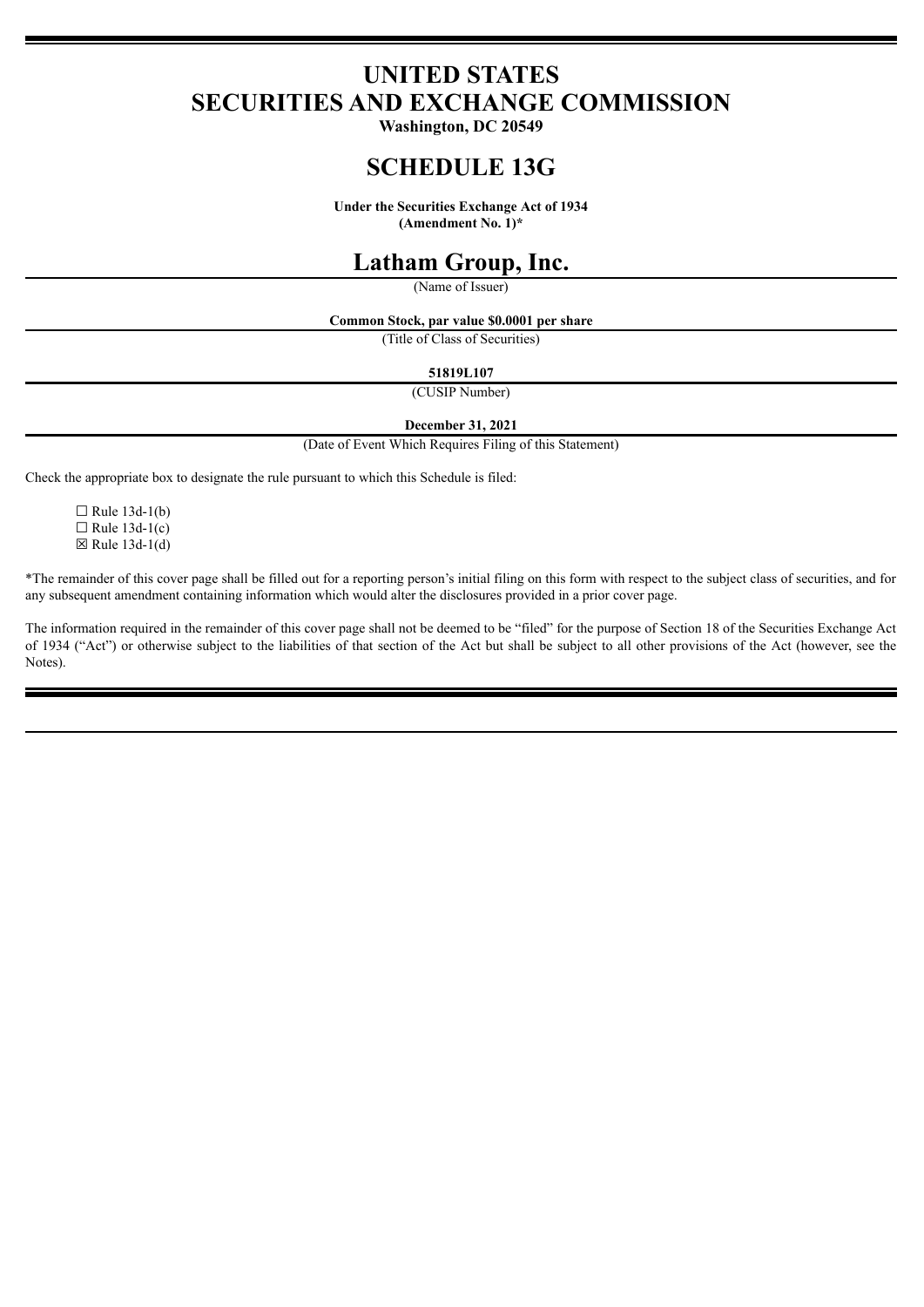| 1                                                                                                           | Pamplona Capital Partners V, L.P. |                | NAME OF REPORTING PERSONS                                        |                        |
|-------------------------------------------------------------------------------------------------------------|-----------------------------------|----------------|------------------------------------------------------------------|------------------------|
| 2                                                                                                           |                                   |                | CHECK THE APPROPRIATE BOX IF A MEMBER OF A GROUP                 | (a)<br>$(b) \boxtimes$ |
| 3                                                                                                           | <b>SEC USE ONLY</b>               |                |                                                                  |                        |
| $\overline{4}$                                                                                              | Cayman Islands                    |                | CITIZENSHIP OR PLACE OF ORGANIZATION                             |                        |
|                                                                                                             | NUMBER OF                         | 5              | <b>SOLE VOTING POWER</b>                                         |                        |
| <b>SHARES</b><br><b>BENEFICIALLY</b><br><b>OWNED BY</b><br><b>EACH</b><br><b>REPORTING</b><br><b>PERSON</b> |                                   | 6              | <b>SHARED VOTING POWER</b><br>61,476,581*                        |                        |
|                                                                                                             |                                   | $\overline{7}$ | <b>SOLE DISPOSITIVE POWER</b>                                    |                        |
|                                                                                                             | <b>WITH</b>                       | 8              | <b>SHARED DISPOSITIVE POWER</b><br>61,476,581*                   |                        |
| 9                                                                                                           | 61,476,581*                       |                | AGGREGATE AMOUNT BENEFICIALLY OWNED BY EACH REPORTING PERSON     |                        |
| 10                                                                                                          |                                   |                | CHECK IF THE AGGREGATE AMOUNT IN ROW (9) EXCLUDES CERTAIN SHARES | $\Box$                 |
| 11                                                                                                          | 51.3%*                            |                | PERCENT OF CLASS REPRESENTED BY AMOUNT IN ROW (9)                |                        |
| 12                                                                                                          | PN                                |                | TYPE OF REPORTING PERSON                                         |                        |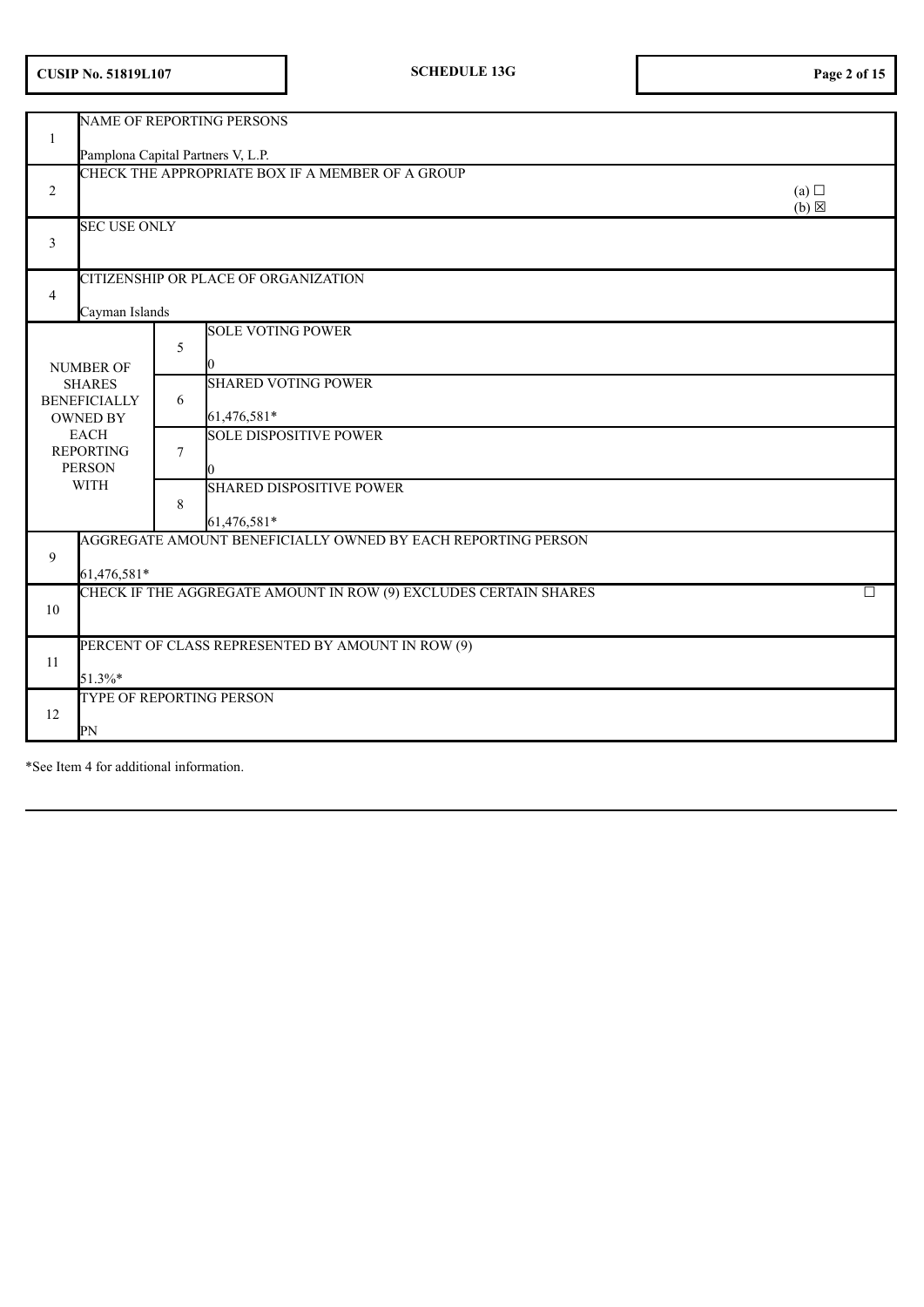| <b>CUSIP No. 51819L107</b> |  |  |  |
|----------------------------|--|--|--|
|----------------------------|--|--|--|

| 1                                                       | NAME OF REPORTING PERSONS<br>Pamplona Equity Advisors V, Ltd                |                        |
|---------------------------------------------------------|-----------------------------------------------------------------------------|------------------------|
| 2                                                       | CHECK THE APPROPRIATE BOX IF A MEMBER OF A GROUP                            | (a)<br>$(b) \boxtimes$ |
| $\mathfrak{Z}$                                          | <b>SEC USE ONLY</b>                                                         |                        |
| $\overline{4}$                                          | CITIZENSHIP OR PLACE OF ORGANIZATION<br>Cayman Islands                      |                        |
| <b>NUMBER OF</b>                                        | <b>SOLE VOTING POWER</b><br>5                                               |                        |
| <b>SHARES</b><br><b>BENEFICIALLY</b><br><b>OWNED BY</b> | <b>SHARED VOTING POWER</b><br>6<br>61,476,581*                              |                        |
| <b>EACH</b><br><b>REPORTING</b><br><b>PERSON</b>        | <b>SOLE DISPOSITIVE POWER</b><br>$\tau$                                     |                        |
| <b>WITH</b>                                             | <b>SHARED DISPOSITIVE POWER</b><br>8<br>61,476,581*                         |                        |
| 9                                                       | AGGREGATE AMOUNT BENEFICIALLY OWNED BY EACH REPORTING PERSON<br>61,476,581* |                        |
| 10                                                      | CHECK IF THE AGGREGATE AMOUNT IN ROW (9) EXCLUDES CERTAIN SHARES            | $\Box$                 |
| 11<br>51.3%*                                            | PERCENT OF CLASS REPRESENTED BY AMOUNT IN ROW (9)                           |                        |
| 12<br>$\rm CO$                                          | TYPE OF REPORTING PERSON                                                    |                        |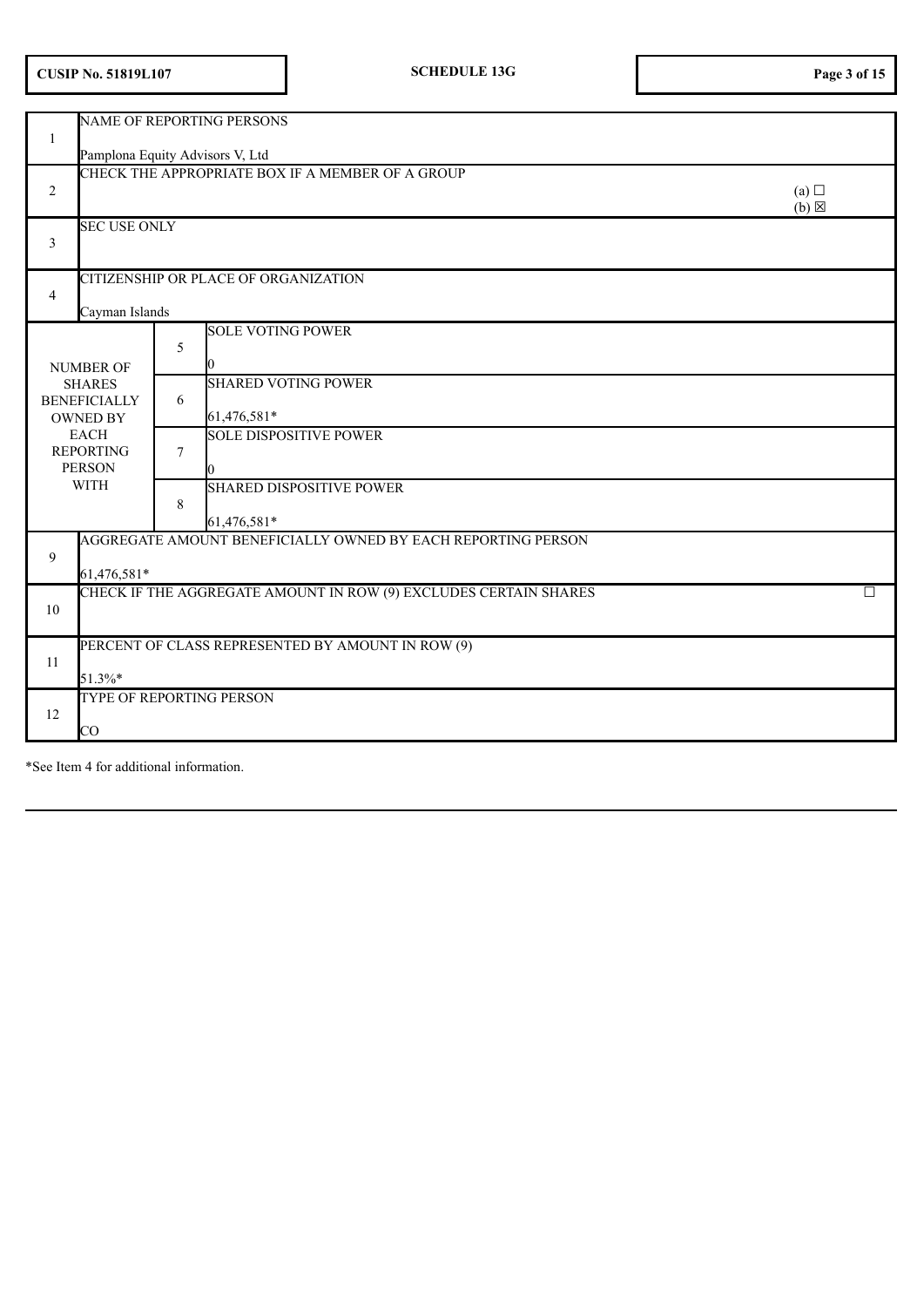|  |  | <b>CUSIP No. 51819L107</b> |
|--|--|----------------------------|
|--|--|----------------------------|

|                                                         |                                                  |                | NAME OF REPORTING PERSONS                                        |                        |  |
|---------------------------------------------------------|--------------------------------------------------|----------------|------------------------------------------------------------------|------------------------|--|
| 1                                                       | Pamplona Private Equity Carryco V, L.P.          |                |                                                                  |                        |  |
| 2                                                       |                                                  |                | CHECK THE APPROPRIATE BOX IF A MEMBER OF A GROUP                 | (a)<br>$(b) \boxtimes$ |  |
| 3                                                       | <b>SEC USE ONLY</b>                              |                |                                                                  |                        |  |
| 4                                                       | Cayman Islands                                   |                | CITIZENSHIP OR PLACE OF ORGANIZATION                             |                        |  |
|                                                         | <b>NUMBER OF</b>                                 | 5              | <b>SOLE VOTING POWER</b>                                         |                        |  |
| <b>SHARES</b><br><b>BENEFICIALLY</b><br><b>OWNED BY</b> |                                                  | 6              | <b>SHARED VOTING POWER</b><br>61,476,581*                        |                        |  |
|                                                         | <b>EACH</b><br><b>REPORTING</b><br><b>PERSON</b> | $\overline{7}$ | <b>SOLE DISPOSITIVE POWER</b>                                    |                        |  |
|                                                         | <b>WITH</b>                                      | 8              | <b>SHARED DISPOSITIVE POWER</b><br>61,476,581*                   |                        |  |
| 9                                                       | 61,476,581*                                      |                | AGGREGATE AMOUNT BENEFICIALLY OWNED BY EACH REPORTING PERSON     |                        |  |
| 10                                                      |                                                  |                | CHECK IF THE AGGREGATE AMOUNT IN ROW (9) EXCLUDES CERTAIN SHARES | □                      |  |
| 11                                                      | 51.3%*                                           |                | PERCENT OF CLASS REPRESENTED BY AMOUNT IN ROW (9)                |                        |  |
| 12                                                      | PN                                               |                | <b>TYPE OF REPORTING PERSON</b>                                  |                        |  |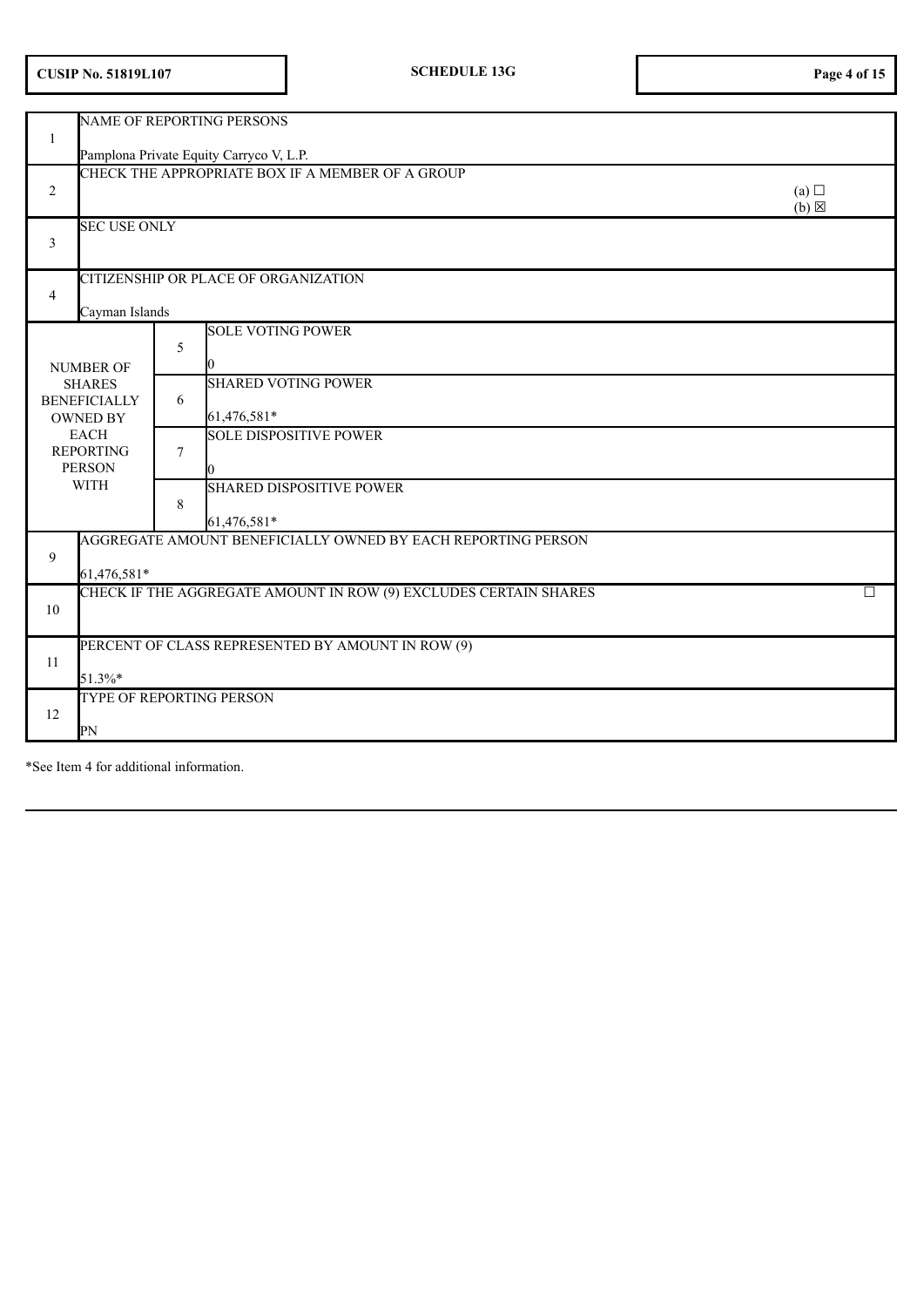| <b>CUSIP No. 51819L107</b> |  |  |  |
|----------------------------|--|--|--|
|----------------------------|--|--|--|

| -1             |                                                         | <b>NAME OF REPORTING PERSONS</b>         |                                                                  |                        |
|----------------|---------------------------------------------------------|------------------------------------------|------------------------------------------------------------------|------------------------|
|                |                                                         | Pamplona Equity Carryco Advisors V, Ltd. |                                                                  |                        |
| $\overline{2}$ |                                                         |                                          | CHECK THE APPROPRIATE BOX IF A MEMBER OF A GROUP                 | (a)<br>$(b) \boxtimes$ |
| 3              | <b>SEC USE ONLY</b>                                     |                                          |                                                                  |                        |
| $\overline{4}$ | Cayman Islands                                          | CITIZENSHIP OR PLACE OF ORGANIZATION     |                                                                  |                        |
|                | <b>NUMBER OF</b>                                        | <b>SOLE VOTING POWER</b><br>5            |                                                                  |                        |
|                | <b>SHARES</b><br><b>BENEFICIALLY</b><br><b>OWNED BY</b> | 6<br>61,476,581*                         | <b>SHARED VOTING POWER</b>                                       |                        |
|                | <b>EACH</b><br><b>REPORTING</b><br><b>PERSON</b>        | $\tau$                                   | <b>SOLE DISPOSITIVE POWER</b>                                    |                        |
|                | <b>WITH</b>                                             | 8<br>61,476,581*                         | <b>SHARED DISPOSITIVE POWER</b>                                  |                        |
| 9              | 61,476,581*                                             |                                          | AGGREGATE AMOUNT BENEFICIALLY OWNED BY EACH REPORTING PERSON     |                        |
| 10             |                                                         |                                          | CHECK IF THE AGGREGATE AMOUNT IN ROW (9) EXCLUDES CERTAIN SHARES | $\Box$                 |
| 11             | 51.3%*                                                  |                                          | PERCENT OF CLASS REPRESENTED BY AMOUNT IN ROW (9)                |                        |
| 12             | $\rm CO$                                                | <b>TYPE OF REPORTING PERSON</b>          |                                                                  |                        |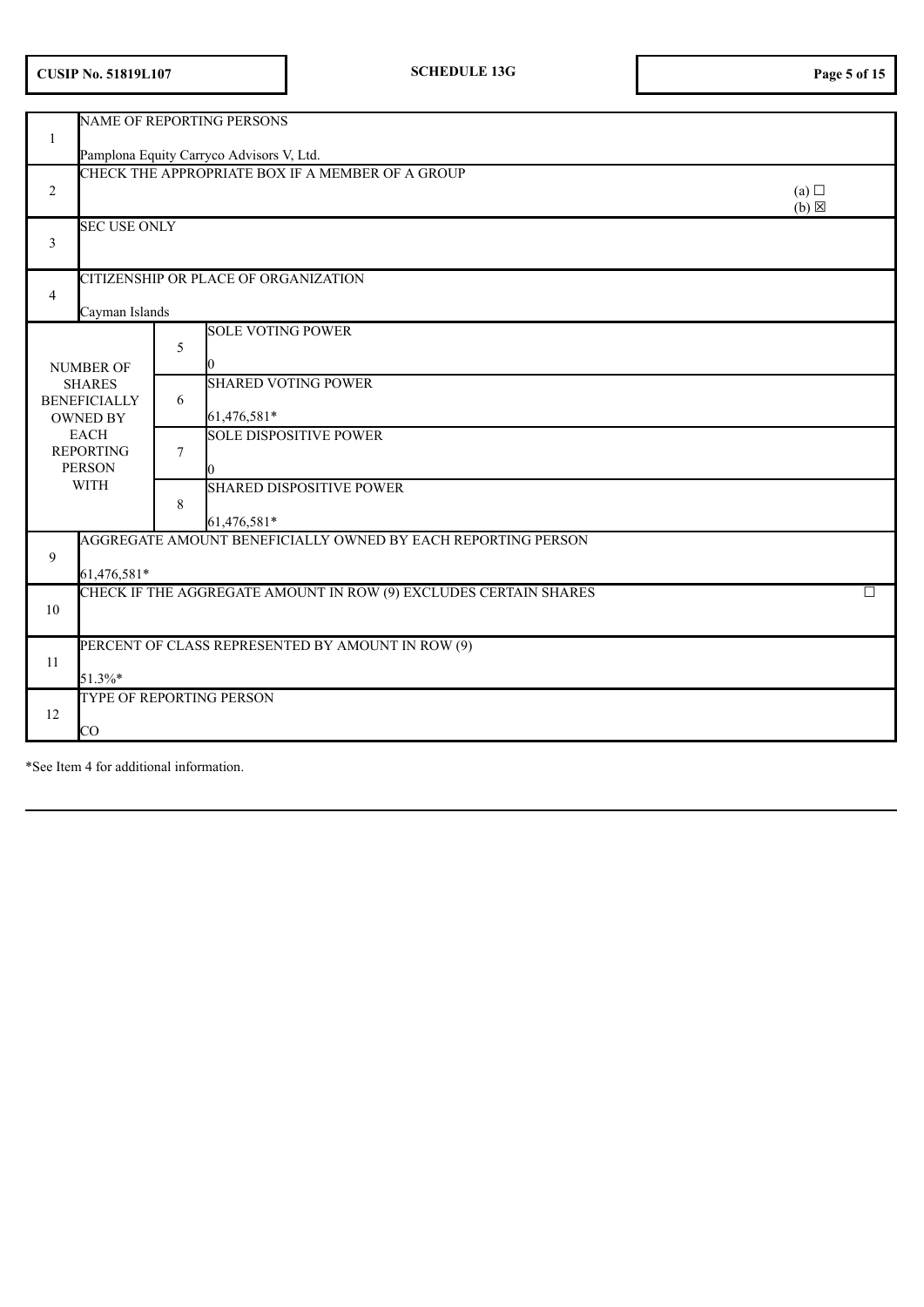| 1                                                       | NAME OF REPORTING PERSONS<br>Pamplona PE Investments II, Ltd.    |                        |
|---------------------------------------------------------|------------------------------------------------------------------|------------------------|
| 2                                                       | CHECK THE APPROPRIATE BOX IF A MEMBER OF A GROUP                 | (a)<br>$(b) \boxtimes$ |
| $\mathfrak{Z}$                                          | <b>SEC USE ONLY</b>                                              |                        |
| $\overline{4}$                                          | CITIZENSHIP OR PLACE OF ORGANIZATION<br>Cayman Islands           |                        |
| <b>NUMBER OF</b>                                        | <b>SOLE VOTING POWER</b><br>5                                    |                        |
| <b>SHARES</b><br><b>BENEFICIALLY</b><br><b>OWNED BY</b> | <b>SHARED VOTING POWER</b><br>6<br>61,476,581*                   |                        |
| <b>EACH</b><br><b>REPORTING</b><br><b>PERSON</b>        | <b>SOLE DISPOSITIVE POWER</b><br>$\tau$                          |                        |
| <b>WITH</b>                                             | <b>SHARED DISPOSITIVE POWER</b><br>8<br>61,476,581*              |                        |
| 9<br>61,476,581*                                        | AGGREGATE AMOUNT BENEFICIALLY OWNED BY EACH REPORTING PERSON     |                        |
| 10                                                      | CHECK IF THE AGGREGATE AMOUNT IN ROW (9) EXCLUDES CERTAIN SHARES | П                      |
| 11<br>51.3%*                                            | PERCENT OF CLASS REPRESENTED BY AMOUNT IN ROW (9)                |                        |
| 12<br>$\rm CO$                                          | TYPE OF REPORTING PERSON                                         |                        |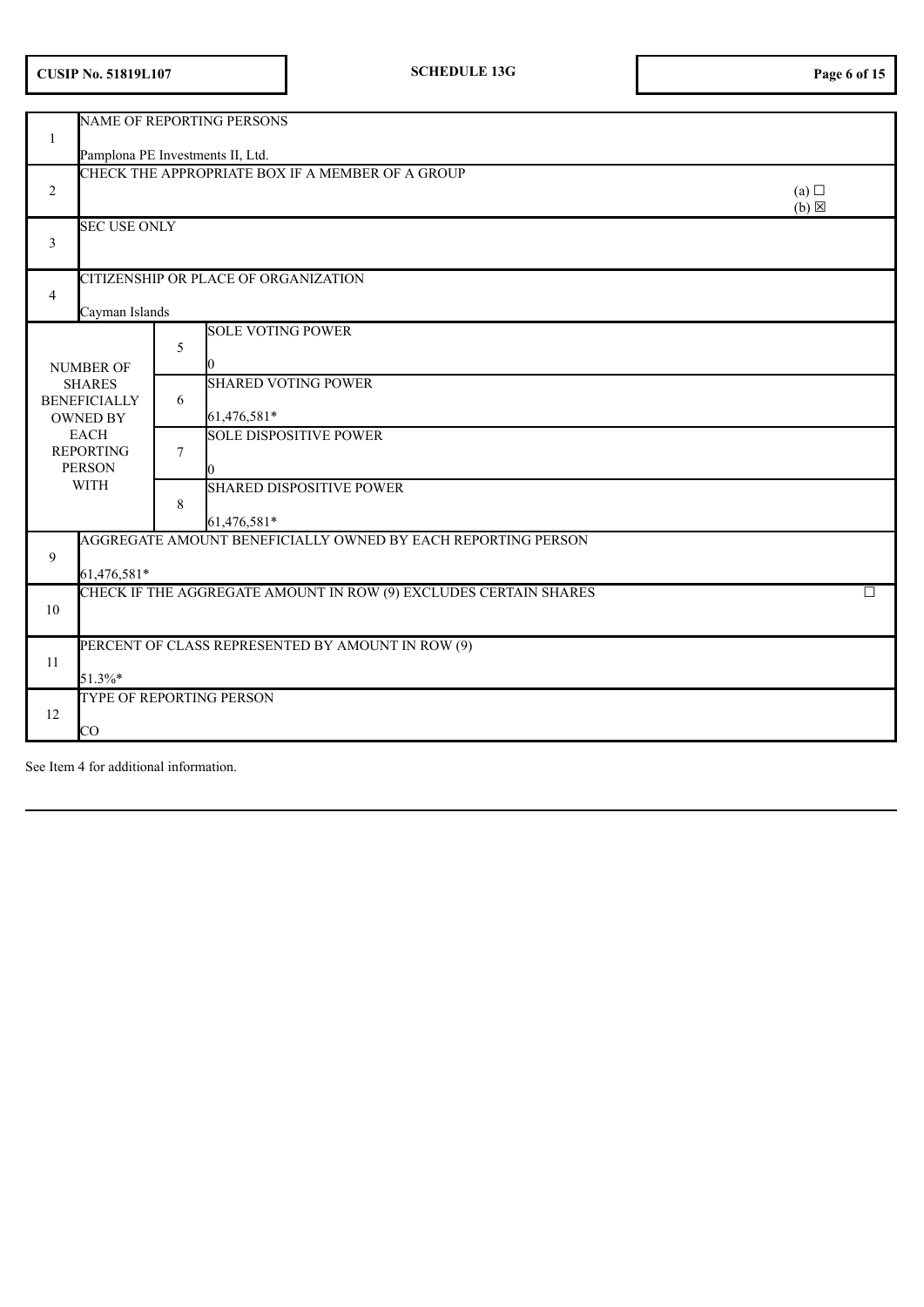| <b>CUSIP No. 51819L107</b> |  |
|----------------------------|--|
|----------------------------|--|

|                                                         |                                                  |                | NAME OF REPORTING PERSONS                                        |                        |  |
|---------------------------------------------------------|--------------------------------------------------|----------------|------------------------------------------------------------------|------------------------|--|
| 1                                                       | Pamplona PE Investments Malta Limited            |                |                                                                  |                        |  |
| 2                                                       |                                                  |                | CHECK THE APPROPRIATE BOX IF A MEMBER OF A GROUP                 | (a)<br>$(b) \boxtimes$ |  |
| 3                                                       | <b>SEC USE ONLY</b>                              |                |                                                                  |                        |  |
| 4                                                       | Malta                                            |                | CITIZENSHIP OR PLACE OF ORGANIZATION                             |                        |  |
|                                                         | <b>NUMBER OF</b>                                 | 5              | <b>SOLE VOTING POWER</b>                                         |                        |  |
| <b>SHARES</b><br><b>BENEFICIALLY</b><br><b>OWNED BY</b> |                                                  | 6              | <b>SHARED VOTING POWER</b><br>61,476,581*                        |                        |  |
|                                                         | <b>EACH</b><br><b>REPORTING</b><br><b>PERSON</b> | $\overline{7}$ | <b>SOLE DISPOSITIVE POWER</b>                                    |                        |  |
|                                                         | <b>WITH</b>                                      | 8              | <b>SHARED DISPOSITIVE POWER</b><br>61,476,581*                   |                        |  |
| 9                                                       | 61,476,581*                                      |                | AGGREGATE AMOUNT BENEFICIALLY OWNED BY EACH REPORTING PERSON     |                        |  |
| 10                                                      |                                                  |                | CHECK IF THE AGGREGATE AMOUNT IN ROW (9) EXCLUDES CERTAIN SHARES | □                      |  |
| 11                                                      | 51.3%*                                           |                | PERCENT OF CLASS REPRESENTED BY AMOUNT IN ROW (9)                |                        |  |
| 12                                                      | <b>TYPE OF REPORTING PERSON</b><br>$\rm CO$      |                |                                                                  |                        |  |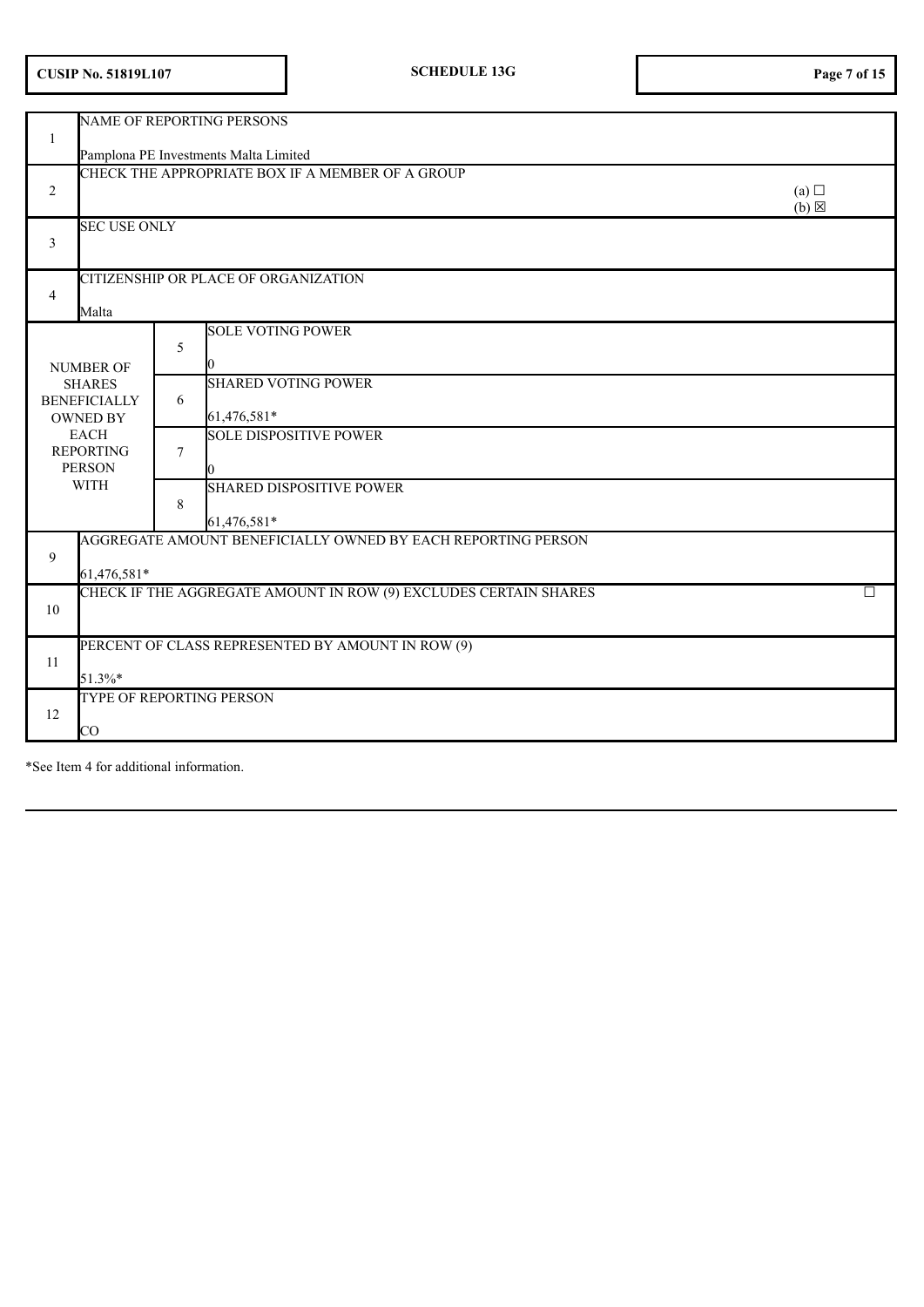| <b>CUSIP No. 51819L107</b> |  |  |
|----------------------------|--|--|
|----------------------------|--|--|

| 1                                                       |                                                  | <b>NAME OF REPORTING PERSONS</b>                                 |                          |  |  |  |
|---------------------------------------------------------|--------------------------------------------------|------------------------------------------------------------------|--------------------------|--|--|--|
|                                                         | Pamplona Capital Management LLP                  |                                                                  |                          |  |  |  |
| $\overline{c}$                                          |                                                  | CHECK THE APPROPRIATE BOX IF A MEMBER OF A GROUP                 | (a)<br>$(b)$ $\boxtimes$ |  |  |  |
| 3                                                       | <b>SEC USE ONLY</b>                              |                                                                  |                          |  |  |  |
| $\overline{4}$                                          | <b>United Kingdom</b>                            | CITIZENSHIP OR PLACE OF ORGANIZATION                             |                          |  |  |  |
|                                                         | <b>NUMBER OF</b>                                 | <b>SOLE VOTING POWER</b><br>5                                    |                          |  |  |  |
| <b>SHARES</b><br><b>BENEFICIALLY</b><br><b>OWNED BY</b> |                                                  | <b>SHARED VOTING POWER</b><br>6<br>61,476,581*                   |                          |  |  |  |
|                                                         | <b>EACH</b><br><b>REPORTING</b><br><b>PERSON</b> | <b>SOLE DISPOSITIVE POWER</b><br>$\overline{7}$                  |                          |  |  |  |
|                                                         | <b>WITH</b>                                      | <b>SHARED DISPOSITIVE POWER</b><br>8<br>61,476,581*              |                          |  |  |  |
| 9                                                       | 61,476,581*                                      | AGGREGATE AMOUNT BENEFICIALLY OWNED BY EACH REPORTING PERSON     |                          |  |  |  |
| 10                                                      |                                                  | CHECK IF THE AGGREGATE AMOUNT IN ROW (9) EXCLUDES CERTAIN SHARES | П                        |  |  |  |
| 11                                                      | 51.3%*                                           | PERCENT OF CLASS REPRESENTED BY AMOUNT IN ROW (9)                |                          |  |  |  |
| 12                                                      | PN                                               | TYPE OF REPORTING PERSON                                         |                          |  |  |  |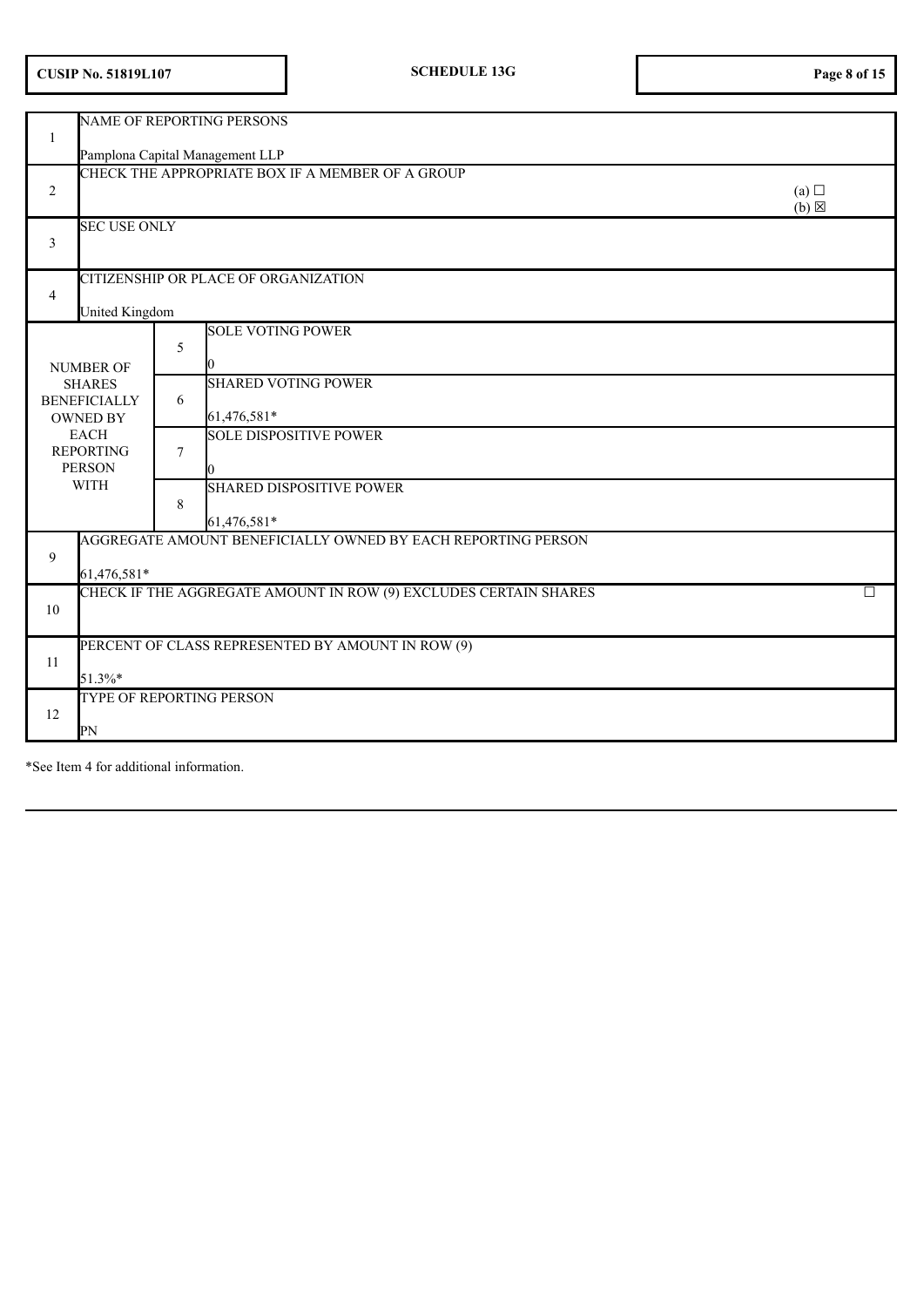| <b>CUSIP No. 51819L107</b> |
|----------------------------|
|----------------------------|

| 1                                                       | NAME OF REPORTING PERSONS                        |                |                                                                                     |                          |  |
|---------------------------------------------------------|--------------------------------------------------|----------------|-------------------------------------------------------------------------------------|--------------------------|--|
|                                                         |                                                  |                | Pamplona Capital Management LLC<br>CHECK THE APPROPRIATE BOX IF A MEMBER OF A GROUP |                          |  |
| $\overline{2}$                                          |                                                  |                |                                                                                     | (a)<br>$(b)$ $\boxtimes$ |  |
| 3                                                       | <b>SEC USE ONLY</b>                              |                |                                                                                     |                          |  |
| $\overline{4}$                                          | Delaware                                         |                | CITIZENSHIP OR PLACE OF ORGANIZATION                                                |                          |  |
|                                                         | <b>NUMBER OF</b>                                 | 5              | <b>SOLE VOTING POWER</b>                                                            |                          |  |
| <b>SHARES</b><br><b>BENEFICIALLY</b><br><b>OWNED BY</b> |                                                  | 6              | <b>SHARED VOTING POWER</b><br>61,476,581*                                           |                          |  |
|                                                         | <b>EACH</b><br><b>REPORTING</b><br><b>PERSON</b> | $\overline{7}$ | <b>SOLE DISPOSITIVE POWER</b>                                                       |                          |  |
|                                                         | <b>WITH</b>                                      | 8              | <b>SHARED DISPOSITIVE POWER</b><br>61,476,581*                                      |                          |  |
| 9                                                       | 61,476,581*                                      |                | AGGREGATE AMOUNT BENEFICIALLY OWNED BY EACH REPORTING PERSON                        |                          |  |
| 10                                                      |                                                  |                | CHECK IF THE AGGREGATE AMOUNT IN ROW (9) EXCLUDES CERTAIN SHARES                    | П                        |  |
| 11                                                      | 51.3%*                                           |                | PERCENT OF CLASS REPRESENTED BY AMOUNT IN ROW (9)                                   |                          |  |
| 12                                                      | $\rm OO$                                         |                | TYPE OF REPORTING PERSON                                                            |                          |  |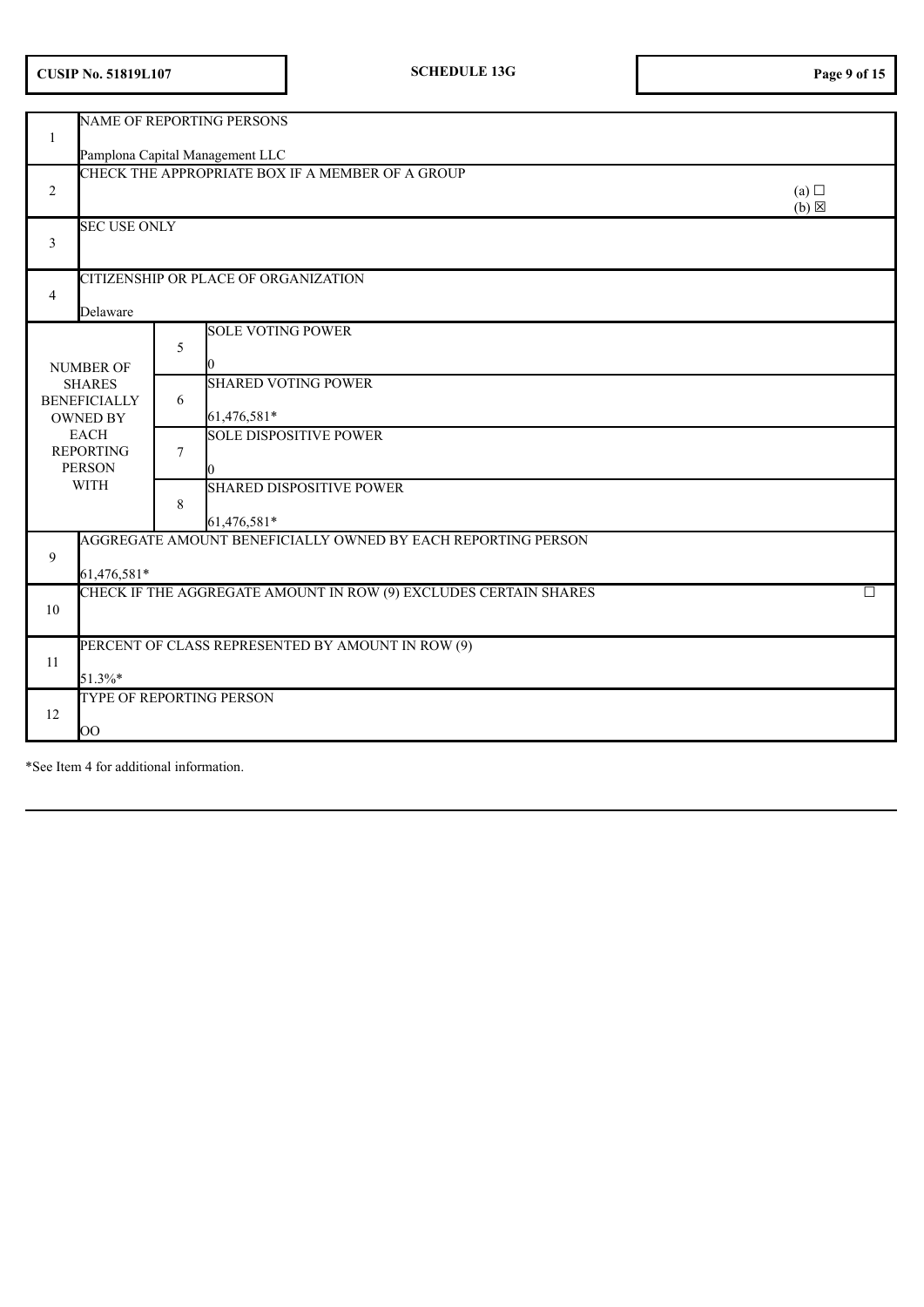| <b>CUSIP No. 51819L107</b> |  |
|----------------------------|--|
|----------------------------|--|

|                                                         |                                                  |        | <b>NAME OF REPORTING PERSONS</b>                                 |                        |  |  |
|---------------------------------------------------------|--------------------------------------------------|--------|------------------------------------------------------------------|------------------------|--|--|
| $\mathbf{1}$                                            | Pamplona Capital Management (PE) SL              |        |                                                                  |                        |  |  |
| $\overline{2}$                                          |                                                  |        | CHECK THE APPROPRIATE BOX IF A MEMBER OF A GROUP                 | (a)<br>$(b) \boxtimes$ |  |  |
| 3                                                       | <b>SEC USE ONLY</b>                              |        |                                                                  |                        |  |  |
| $\overline{4}$                                          | Spain                                            |        | CITIZENSHIP OR PLACE OF ORGANIZATION                             |                        |  |  |
|                                                         | <b>NUMBER OF</b>                                 | 5      | <b>SOLE VOTING POWER</b>                                         |                        |  |  |
| <b>SHARES</b><br><b>BENEFICIALLY</b><br><b>OWNED BY</b> |                                                  | 6      | <b>SHARED VOTING POWER</b><br>61,476,581*                        |                        |  |  |
|                                                         | <b>EACH</b><br><b>REPORTING</b><br><b>PERSON</b> | $\tau$ | <b>SOLE DISPOSITIVE POWER</b>                                    |                        |  |  |
|                                                         | <b>WITH</b>                                      | 8      | <b>SHARED DISPOSITIVE POWER</b><br>61,476,581*                   |                        |  |  |
| 9                                                       | 61,476,581*                                      |        | AGGREGATE AMOUNT BENEFICIALLY OWNED BY EACH REPORTING PERSON     |                        |  |  |
| 10                                                      |                                                  |        | CHECK IF THE AGGREGATE AMOUNT IN ROW (9) EXCLUDES CERTAIN SHARES | $\Box$                 |  |  |
| 11                                                      | 51.3%*                                           |        | PERCENT OF CLASS REPRESENTED BY AMOUNT IN ROW (9)                |                        |  |  |
| 12                                                      | OO                                               |        | TYPE OF REPORTING PERSON                                         |                        |  |  |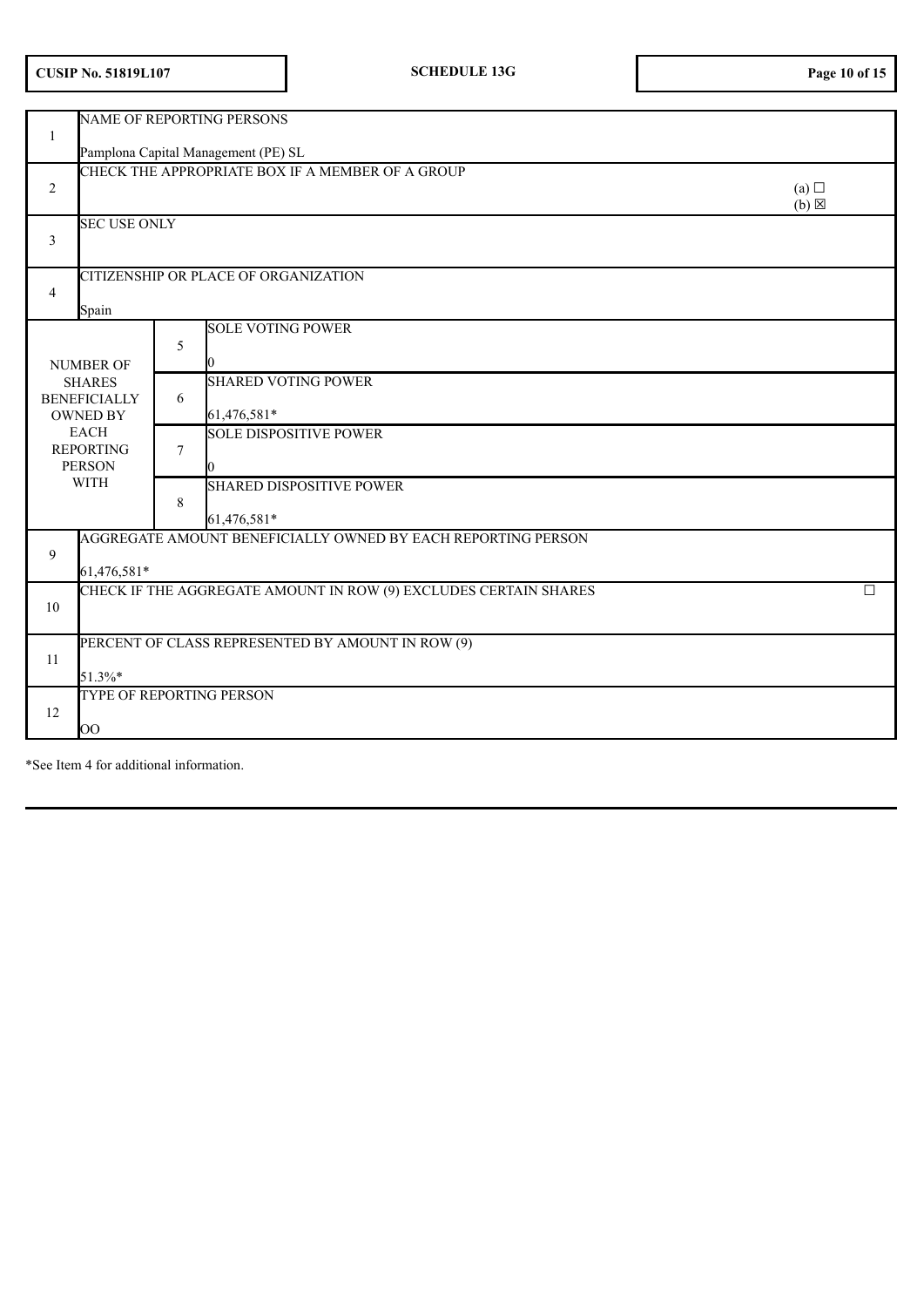| <b>CUSIP No. 51819L107</b> |  |  |  |
|----------------------------|--|--|--|
|----------------------------|--|--|--|

|                                        |                                                   |        | NAME OF REPORTING PERSONS                                        |                        |  |  |
|----------------------------------------|---------------------------------------------------|--------|------------------------------------------------------------------|------------------------|--|--|
| 1                                      | John C. Halsted                                   |        |                                                                  |                        |  |  |
|                                        | CHECK THE APPROPRIATE BOX IF A MEMBER OF A GROUP  |        |                                                                  |                        |  |  |
| 2                                      |                                                   |        |                                                                  | (a)<br>$(b) \boxtimes$ |  |  |
| 3                                      | <b>SEC USE ONLY</b>                               |        |                                                                  |                        |  |  |
| 4                                      | <b>United States</b>                              |        | CITIZENSHIP OR PLACE OF ORGANIZATION                             |                        |  |  |
|                                        |                                                   |        | <b>SOLE VOTING POWER</b>                                         |                        |  |  |
|                                        | <b>NUMBER OF</b>                                  | 5      |                                                                  |                        |  |  |
|                                        | <b>SHARES</b>                                     | 6      | <b>SHARED VOTING POWER</b>                                       |                        |  |  |
| <b>BENEFICIALLY</b><br><b>OWNED BY</b> |                                                   |        | 61,476,581*                                                      |                        |  |  |
|                                        | <b>EACH</b><br><b>REPORTING</b>                   | $\tau$ | <b>SOLE DISPOSITIVE POWER</b>                                    |                        |  |  |
|                                        | <b>PERSON</b>                                     |        |                                                                  |                        |  |  |
|                                        | <b>WITH</b>                                       | 8      | <b>SHARED DISPOSITIVE POWER</b>                                  |                        |  |  |
|                                        |                                                   |        | 61,476,581*                                                      |                        |  |  |
| 9                                      |                                                   |        | AGGREGATE AMOUNT BENEFICIALLY OWNED BY EACH REPORTING PERSON     |                        |  |  |
|                                        | 61,476,581*                                       |        | CHECK IF THE AGGREGATE AMOUNT IN ROW (9) EXCLUDES CERTAIN SHARES | □                      |  |  |
| 10                                     |                                                   |        |                                                                  |                        |  |  |
| 11                                     | PERCENT OF CLASS REPRESENTED BY AMOUNT IN ROW (9) |        |                                                                  |                        |  |  |
|                                        | 51.3%*                                            |        |                                                                  |                        |  |  |
| 12                                     | TYPE OF REPORTING PERSON                          |        |                                                                  |                        |  |  |
|                                        | IN                                                |        |                                                                  |                        |  |  |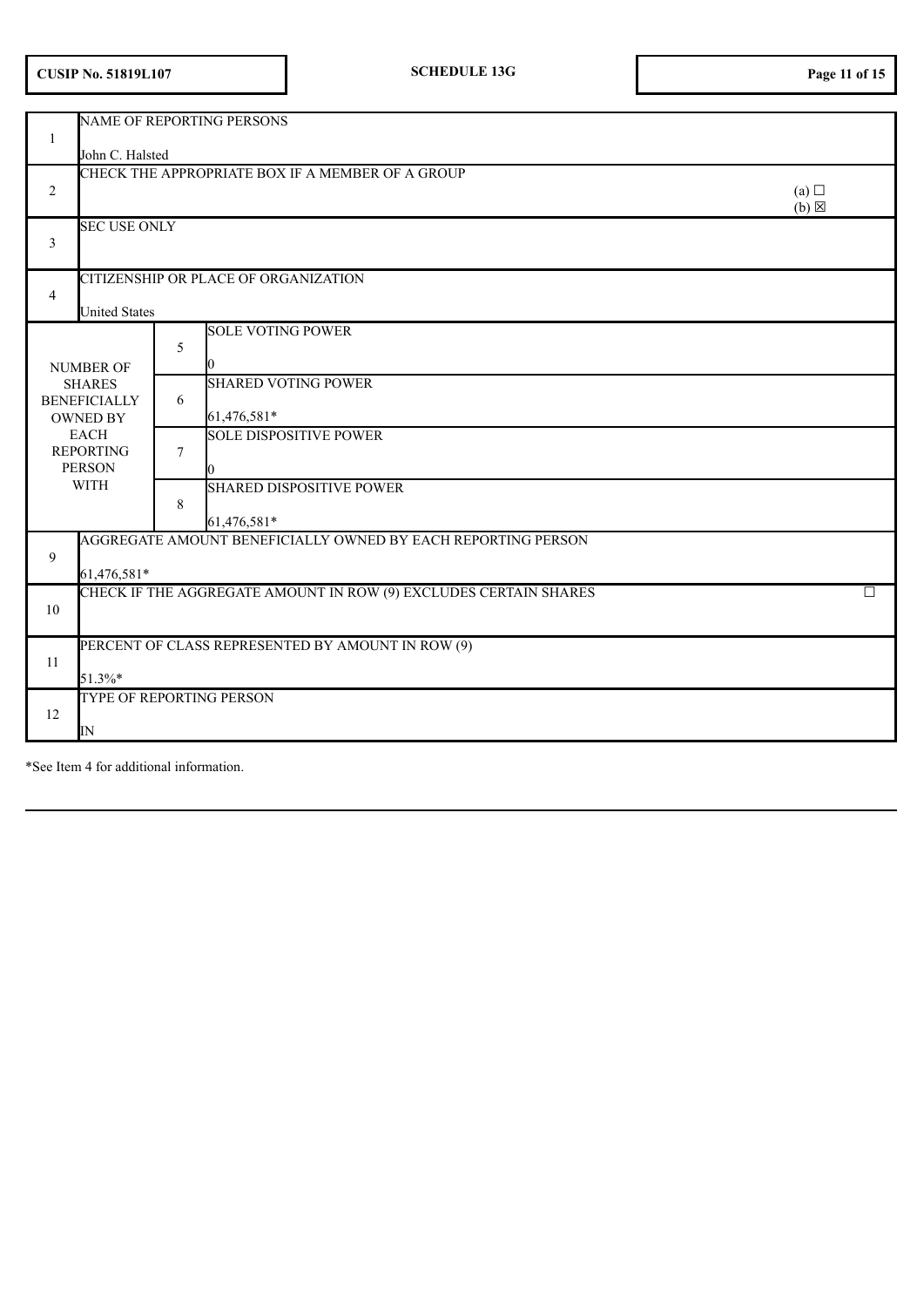| <b>CUSIP No. 51819L107</b> |  |  |  |
|----------------------------|--|--|--|
|----------------------------|--|--|--|

|                                                         |                                                                 |        | <b>NAME OF REPORTING PERSONS</b>                                 |                        |  |  |
|---------------------------------------------------------|-----------------------------------------------------------------|--------|------------------------------------------------------------------|------------------------|--|--|
| 1                                                       | Alexander M. Knaster                                            |        |                                                                  |                        |  |  |
| $\overline{2}$                                          |                                                                 |        | CHECK THE APPROPRIATE BOX IF A MEMBER OF A GROUP                 | (a)<br>$(b) \boxtimes$ |  |  |
| 3                                                       | <b>SEC USE ONLY</b>                                             |        |                                                                  |                        |  |  |
| 4                                                       | United Kingdom                                                  |        | CITIZENSHIP OR PLACE OF ORGANIZATION                             |                        |  |  |
|                                                         | <b>NUMBER OF</b>                                                | 5      | <b>SOLE VOTING POWER</b>                                         |                        |  |  |
| <b>SHARES</b><br><b>BENEFICIALLY</b><br><b>OWNED BY</b> |                                                                 | 6      | <b>SHARED VOTING POWER</b><br>61,476,581*                        |                        |  |  |
|                                                         | <b>EACH</b><br><b>REPORTING</b><br><b>PERSON</b><br><b>WITH</b> | $\tau$ | <b>SOLE DISPOSITIVE POWER</b>                                    |                        |  |  |
|                                                         |                                                                 | 8      | <b>SHARED DISPOSITIVE POWER</b><br>61,476,581*                   |                        |  |  |
| 9                                                       | 61,476,581*                                                     |        | AGGREGATE AMOUNT BENEFICIALLY OWNED BY EACH REPORTING PERSON     |                        |  |  |
| 10                                                      |                                                                 |        | CHECK IF THE AGGREGATE AMOUNT IN ROW (9) EXCLUDES CERTAIN SHARES | □                      |  |  |
| 11                                                      | PERCENT OF CLASS REPRESENTED BY AMOUNT IN ROW (9)<br>51.3%*     |        |                                                                  |                        |  |  |
| 12                                                      | <b>TYPE OF REPORTING PERSON</b><br>IN                           |        |                                                                  |                        |  |  |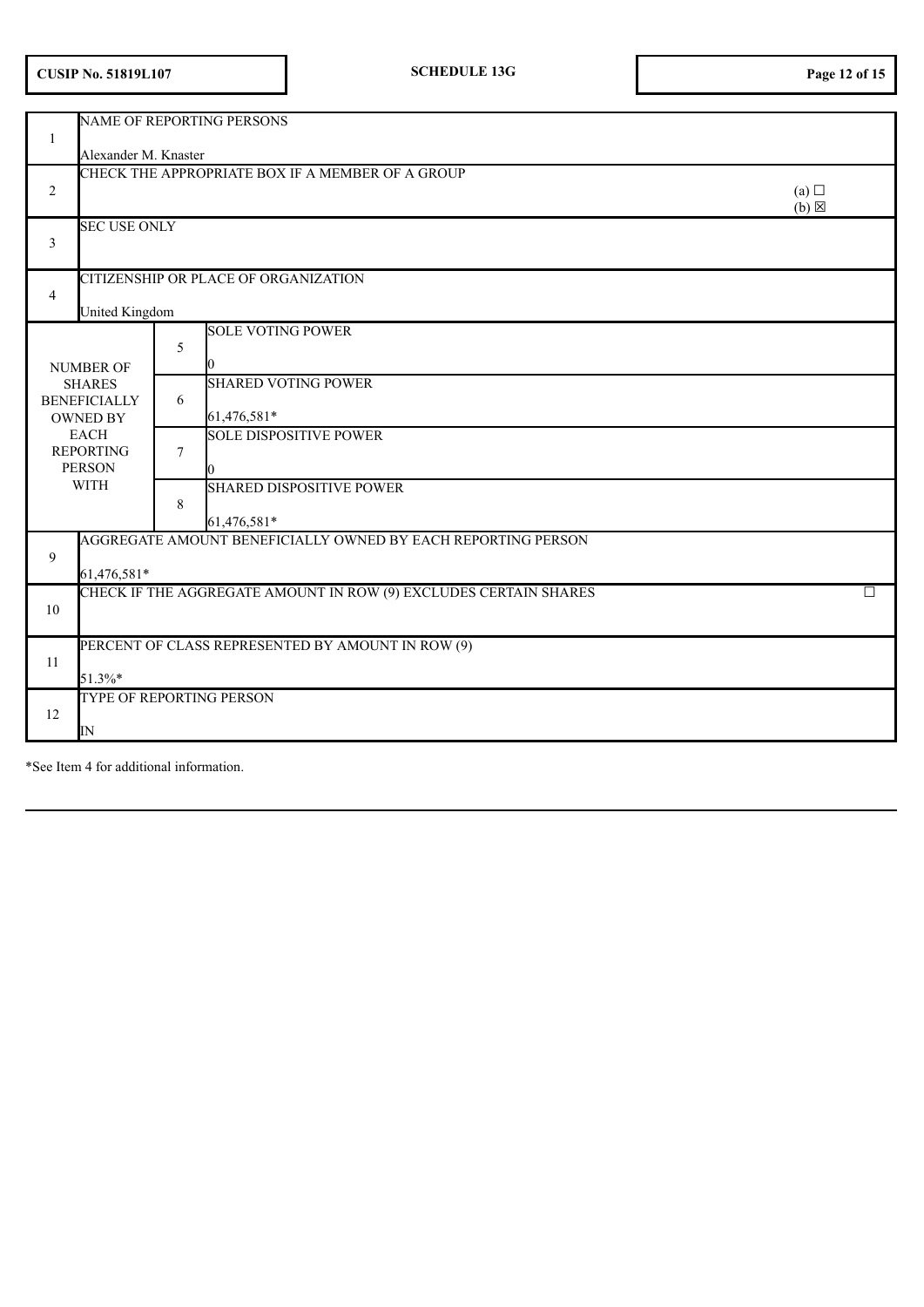#### **Item 1. (a) Name of Issuer**

Latham Group, Inc. (the "Issuer")

#### **Item 1. (b) Address of Issuer's Principal Executive Offices**

787 Watervliet Shaker Road, Latham, NY 12110

#### **Item 2. (a, b, c) Names of Person Filing, Address of Principal Business Office, Citizenship:**

This report on Schedule 13G is being filed by (i) Pamplona Capital Partners V, L.P., a Cayman Islands exempted limited partnership ("PCP V"), (ii) Pamplona Equity Advisors V, Ltd, a Cayman Islands exempted company ("PEA V"), (iii) Pamplona Private Equity Carryco V, L.P., a Cayman Islands exempted limited partnership ("PPEC V"), (iv) Pamplona Equity Carryco Advisors V, Ltd, a Cayman Islands exempted company ("PECA V"), (v) Pamplona PE Investments II, Ltd., a Cayman Islands exempted company ("PPEI"), (vi) Pamplona PE Investments Malta Limited, a Malta limited company ("PE Malta"), (vii) Pamplona Capital Management LLP, a United Kingdom limited liability partnership ("PCM LLP"), (viii) Pamplona Capital Management (PE) SL, a Spanish limited liability company ("PCM SL") (ix) Pamplona Capital Management LLC, a Delaware limited liability company ("PCM LLC", and collectively with PCM LLP and PCM SL, the "Pamplona Manager Entities"), (x) John C. Halsted, a citizen of the United States, and (xi) Alexander M. Knaster, a citizen of the United Kingdom (collectively, the "Reporting Persons").

The address for the Reporting Persons is: c/o Pamplona Capital Management LLC, 667 Madison Avenue, 22nd Floor, New York, NY 10065.

#### **Item 2. (d) Title of Class of Securities**

Common Stock, \$0.0001 par value per share (the "Common Stock")

## **Item 2. (e) CUSIP No.:**

51819L107

## Item 3. If this statement is filed pursuant to Rule  $13d-1(b)$ , or  $13d-2(b)$  or  $(c)$ , Check Whether the Person filing is a:

N/A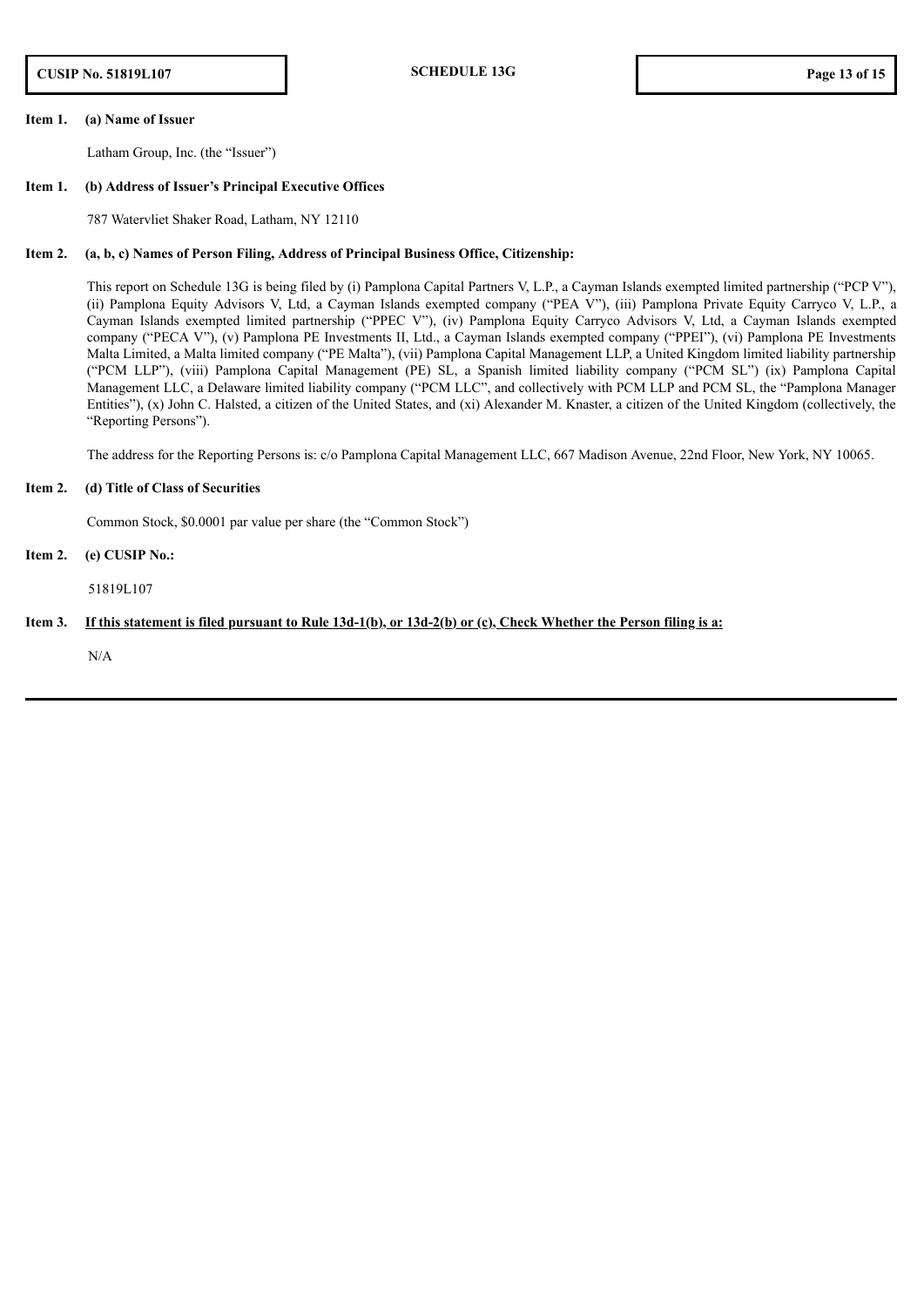#### **Item 4. Ownership**

As reported in the cover pages to this report, the ownership information with respect to the Reporting Persons is as follows:

- (a) Amount Beneficially Owned: 61,476,581\*
- (b) Percent of Class: 51.3\*
- (c) Number of Shares as to which such person has:
	- (i) Sole power to vote or to direct the vote: 0
	- (ii) Shared power to vote or to direct the vote:  $61,476,581*$
	- (iii) Sole power to dispose or to direct the disposition of: 0
	- (iv) Shared power to dispose or to direct the disposition of:  $61,476,581*$

\* As of December 31, 2021, PCP V held 61,476,581 shares of Common Stock. PCP V is controlled by PEA V, its general partner. Mr. Halsted owns 100% of the shares of PEA V. PE Malta serves as an investment manager to PCP V. The Pamplona Manager Entities serve as investment advisors to PE Malta. Mr. Halsted and Mr. Knaster are the principals of the Pamplona Manager Entities. PPEC V is controlled by PECA V, its general partner. PPEI owns 100% of the shares of PECA V. Mr. Knaster owns 100% of the shares of PPEI. As a result of the foregoing, for purposes of Rule 13d-3 under the Securities Exchange Act of 1934, as amended (the "Act"), each of PEA V, PPEC V, PECA V, PPEI, PE Malta, the Pamplona Manager Entities, Mr. Halsted and Mr. Knaster may be deemed to beneficially own the 61,476,581 shares of Common Stock held by PCP V.

PCP V entered into a stockholders agreement, dated as April 27, 2021 (the "Stockholders Agreement"), with Wynnchurch Capital Partners IV, L.P., a Cayman Islands limited partnership, and WC Partners Executive IV, L.P. a Cayman Islands limited partnership (collectively, the "Wynnchurch Funds"). Pursuant to the Stockholders Agreement, each of PCP V and the Wynnchurch Funds have agreed, among other things, to vote their shares of Common Stock to elect members of the board of directors of the Issuer as set forth therein.

Because of the relationship between PCP V and the Wynnchurch Funds as a result of the Stockholders Agreement, the Reporting Persons may be deemed, pursuant to Rule 13d-3 under the Act, to constitute a "group" with the Wynnchurch Funds and its control persons. Each Reporting Person disclaims beneficial ownership of the shares of Common Stock beneficially owned by the Wynnchurch Funds. None of the 17,767,168 shares of Common stock held by Wynnchurch Funds as of December 31, 2021 are reflected in this report.

Ownership percentages are based on 119,900,905 shares of Common Stock reported as issued and outstanding in the Issuer's Form S-1 filed with the Securities and Exchange Commission on January 4, 2022.

As indicated on the cover page, the Reporting Persons are filing this Schedule 13G/A pursuant to Rule 13d-1(d) of the Act. The cover page of the Schedule 13G filed with the Securities and Exchange Commission on February 11, 2022 (the "Initial 13G") incorrectly indicated that the Initial 13G was filed pursuant to Rule 13d-1(c) of the Act. Additionally, the Initial 13G inadvertently omitted PPEC V, PECA V and PPEI as Reporting Persons.

## **Item 5. Ownership of Five Percent or Less of a Class**

If this statement is being filed to report the fact that as of the date hereof the reporting person has ceased to be the beneficial owner of more than five percent of the class of securities, check the following [ ].

### **Item 6. Ownership of More Than Five Percent on Behalf of Another Person**

Not Applicable.

Item 7. Identification and Classification of the Subsidiary which Acquired the Security Being Reported on by the Parent Holding Company or **Control Person**

Not Applicable.

## **Item 8. Identification and Classification of Members of the Group**

Not Applicable.

## **Item 9. Notice of Dissolution of Group**

Not Applicable.

## **Item 10. Certification**

Not applicable.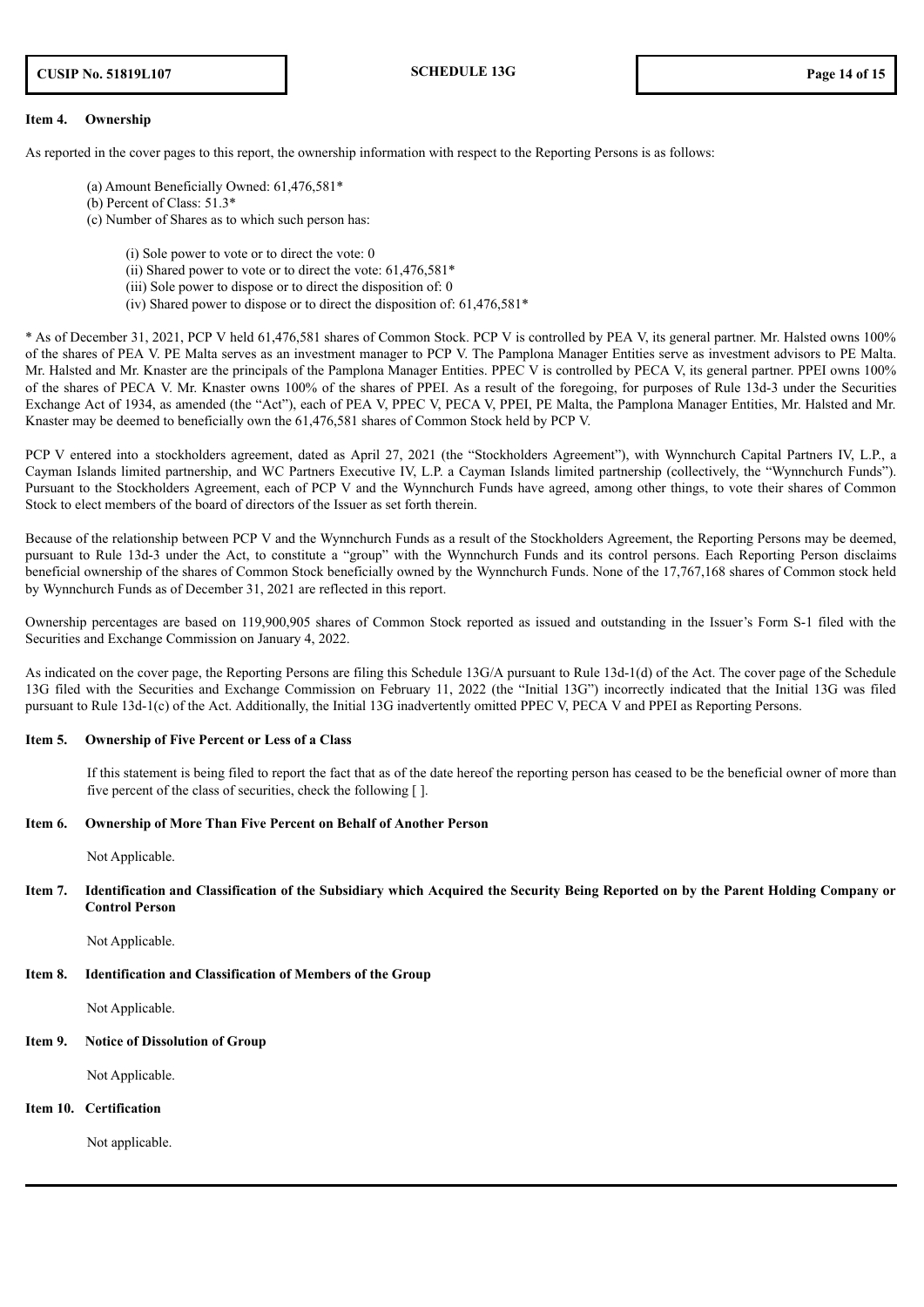## **SIGNATURE**

After reasonable inquiry and to the best of my knowledge and belief, I certify that the information set forth in this statement is true, complete and correct.

Dated: May 18, 2022

## **Pamplona Capital Partners V, L.P.**

By: Pamplona Equity Advisors III Ltd., its general partner

By: */s/ Ronan Guilfoyle* Ronan Guilfoyle, Director

#### **Pamplona Equity Advisors V, Ltd**

By: */s/ Ronan Guilfoyle* Ronan Guilfoyle, Director

#### **Pamplona Private Equity Carryco V, L.P.**

By: */s/ Ronan Guilfoyle* Ronan Guilfoyle, Director

#### **Pamplona Equity Carryco Advisors V, Ltd.**

By: */s/ Ronan Guilfoyle* Ronan Guilfoyle, Director

#### **Pamplona PE Investments II, Ltd.**

By: */s/ Ronan Guilfoyle* Ronan Guilfoyle, Director

#### **Pamplona PE Investments Malta Limited**

By: */s/ Stephen Gauci* Stephen Gauci, Director

#### **Pamplona Capital Management LLP**

By: */s/ Kevin O'Flaherty* Kevin O'Flaherty, Designated Member

# **Pamplona Capital Management LLC**

By: */s/ Stephen Gauci* Stephen Gauci, Managing Member

## **Pamplona Capital Management (PE) SL**

By: */s/ Martin Schwab* Martin Schwab, Director

*/s/ John C. Halsted* John C. Halsted

*/s/ Alexander M. Knaster*

Alexander M. Knaster